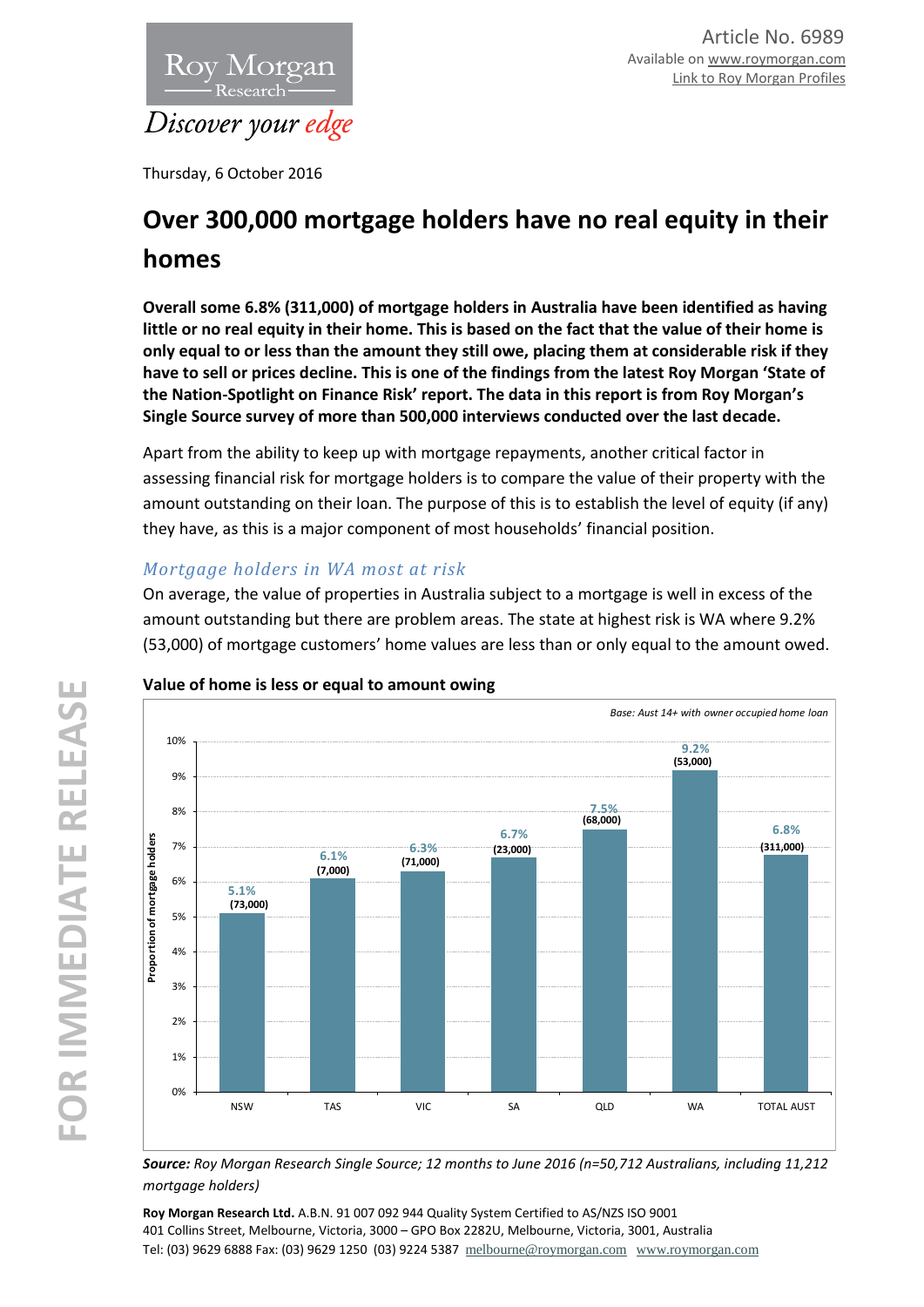NSW has the lowest proportion of mortgage holders with little or no equity in their home, with only 5.1% (73,000). This is most likely as a result of home prices increasing faster than in other states, increasing the chance that the value of borrowers' homes will outpace the amount owing on their mortgage. Tasmania is the second-best performer with 6.1% (7,000) of mortgage holders facing equity risk, followed by Victoria with 6.3% (71,000), SA with 6.7% (23,000) and Qld with 7.5% (68,000).

# *Lower-value homes face more equity risk*

The mortgage holders with little or no equity in their homes have much lower average house values (\$478,000) compared to all mortgage holders (\$674,000).



**Mortgage holders with home value less or equal to amount owing vs all mortgage holders**

*Source: Roy Morgan Research Single Source; 12 months to June 2016 (n=50,712 Australians, including 11,212 mortgage holders)*

Across all states, the value of the homes overall with a mortgage is much higher than the value of homes owned by mortgage holders who have no real equity in their home. In NSW for example, the average value of homes with a mortgage is \$843,000, compared to the much lower average of \$573,000 for mortgage holders where the value of their home is less or equal to the amount they owe. In Victoria the figures are \$667,000 for the average home value with a mortgage, well above the \$478,000 for mortgage holders with no equity in their home.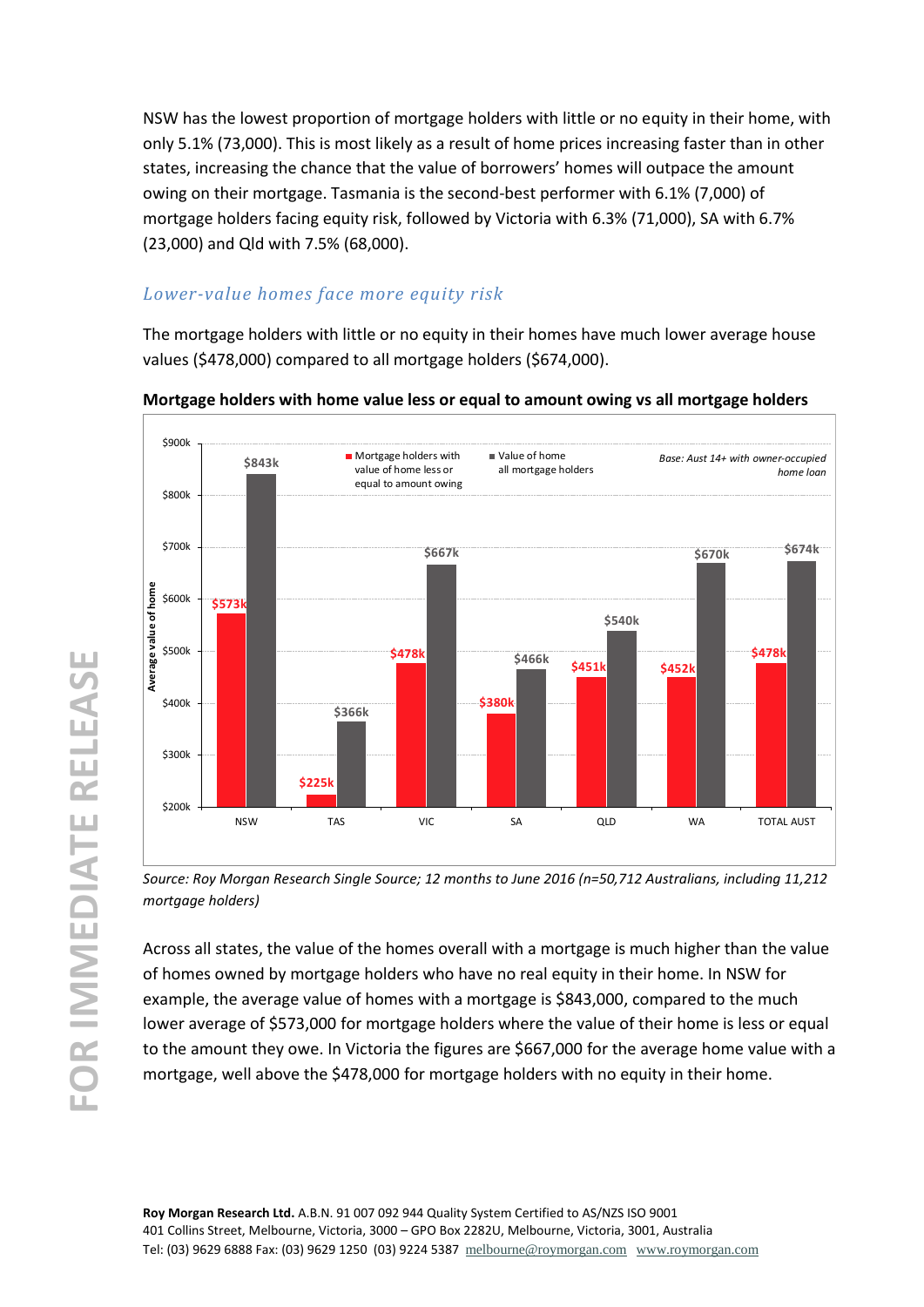#### **Norman Morris, Industry Communications Director, Roy Morgan Research says:**

*"With over 300,000 home borrowers having no real equity in their homes, this represents a considerable risk, particularly if home values fall or households are hit by unemployment. In addition if home-loan rates rise, the problem would be likely to worsen as repayments would increase and home prices decline, with the potential to lower equity even further. Lower interest rates on the other hand have the potential to increase home equity through increased home values and by giving borrowers the opportunity to pay down the principle at a faster rate.*

*"The mining boom and associated increase in housing demand and house prices in WA, followed by the slowdown in the mining sector in WA, is seeing the highest proportion of mortgage holders faced with little or no equity in their home. If house prices decline further in WA and unemployment increases then more mortgage holders will be facing a tough situation.*

*"There are indications that borrowers in lower-value homes are among the most likely to be faced with the problem of little or no equity in their homes. Higher-value properties with a mortgage appear to be facing a much less risky position because they are likely to have had their loan longer and may have had a far larger deposit, particularly if they have traded up.*

*"Although the majority of Australians with a mortgage have considerable equity in their home, speculation is emerging that the recent rapid growth in house prices must soon come to an end and when it does, so will the growth in home equity.*

*"This data is drawn from the Roy Morgan Single Source survey of 500,000 interviews over the last decade (over 50,000 people pa) and covers only a fraction of the finance information that is available. Over the last 12 months alone we have interviewed more than ten thousand owner-occupied mortgage holders, enabling an in-depth understanding of their complete financial position, including the estimated value of their home. This database is unique and provides detailed insights for anyone involved or interested in this key segment of the Australian population".*

#### **For comments or more information please contact:**

**Norman Morris**

Industry Communications Director Office: +61 (3) 9224 5172 **[Norman.Morris@roymorgan.com](mailto:Norman.Morris@roymorgan.com)**

#### **Related research findings**

View our extensiv[e range of Banking and Finance reports and profiles,](http://www.roymorganonlinestore.com/Browse/Australia/Banking-and-Finance.aspx) including the [Consumer](http://www.roymorganonlinestore.com/Browse/Australia/Banking-and-Finance/Banking-and-Finance-Satisfaction-Reports/Customer-Satisfaction-Consumer-Banking-Report-AUS.aspx)  [Banking Satisfaction report,](http://www.roymorganonlinestore.com/Browse/Australia/Banking-and-Finance/Banking-and-Finance-Satisfaction-Reports/Customer-Satisfaction-Consumer-Banking-Report-AUS.aspx) [Home Loan Intention profiles](http://www.roymorganonlinestore.com/Browse/Australia/Banking-and-Finance/Home-Loan-Intentions.aspx) an[d Mortgage Broker Customer profiles.](http://www.roymorganonlinestore.com/Browse/Australia/Banking-and-Finance/Mortgage-Brokers.aspx)

#### **About Roy Morgan Research Consumer Single Source**

**Roy Morgan Research Ltd.** A.B.N. 91 007 092 944 Quality System Certified to AS/NZS ISO 9001 401 Collins Street, Melbourne, Victoria, 3000 – GPO Box 2282U, Melbourne, Victoria, 3001, Australia Tel: (03) 9629 6888 Fax: (03) 9629 1250 (03) 9224 5387 [melbourne@roymorgan.com](mailto:melbourne@roymorgan.com) [www.roymorgan.com](http://www.roymorgan.com/)